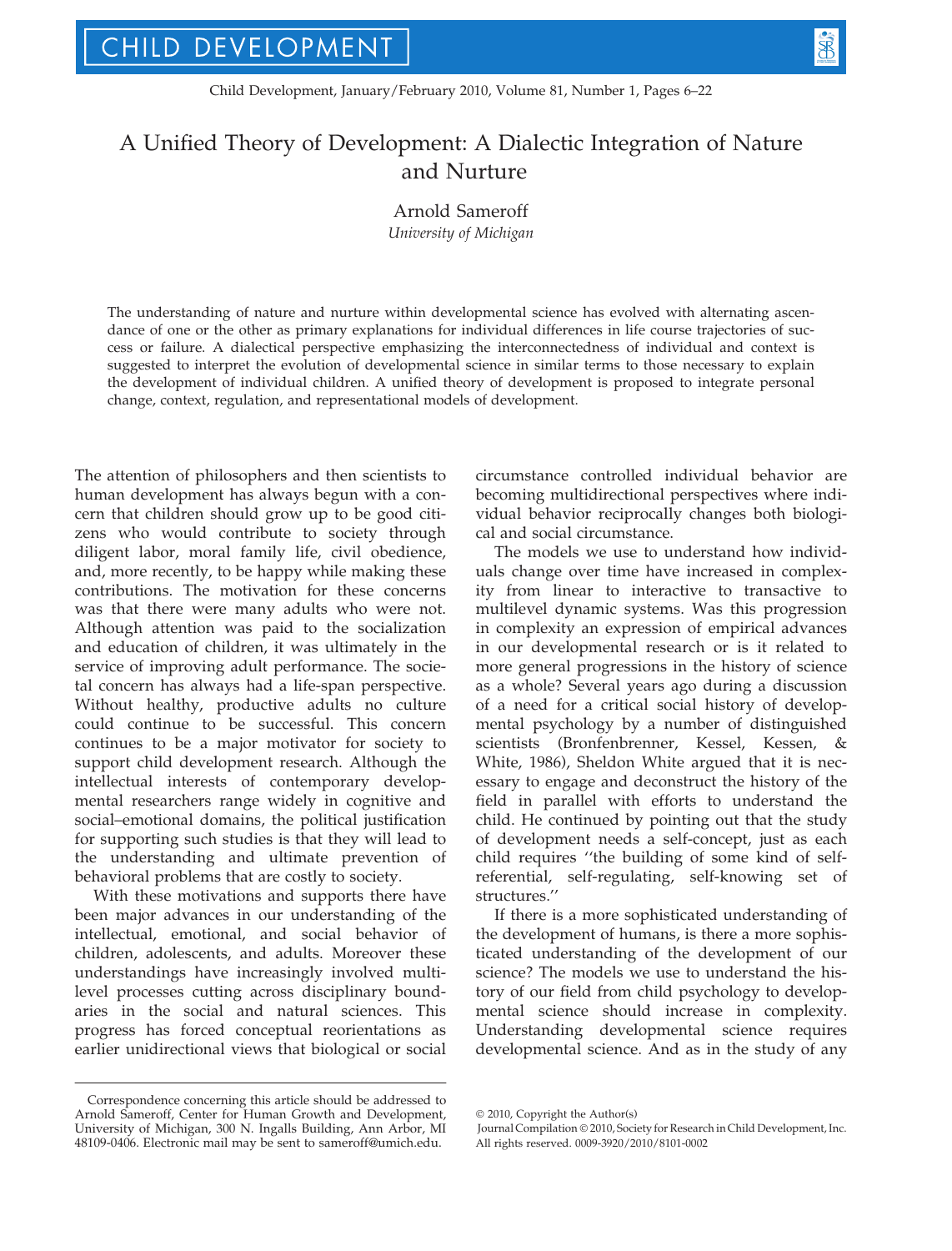historical process there should be hope that understanding the past will help us predict the future.

The premise of the general systems theories that arose in the 1930s was that there were general principles of organization in every scientific domain that were at a level of abstraction somewhere between mathematical formulations and the specific processes being studied (Boulding, 1956). This has become apparent in every discipline from physics to political science, as each has moved to models of dynamic regulation, where parts cannot be separated from wholes and useful predictions can only be made based on local interactions of multiple systems. The hope of the founders of general systems theory (cf. von Bertalanffy, 1968) was that scientists would use a top-down strategy to interpret empirical data from a complexity perspective (Sameroff, 1983). This aspiration was not realized because each science has tried to be as theoretically simplistic as possible, resisting the demise of deterministic models until overwhelmed by the complexity of empirical data. The science of psychology has been no exception.

Developmental research aspired to the dicta of Ockham's razor in the hope of finding simple basic elements and processes that would explain the emergence of life's complexity. Up through the 1960s and into the 1970s statistically significant t tests and analyses of variance gave an illusion that science was advancing, but when regression models became dominant and the metric changed to size of effects (Cohen, 1988), it became clear that the field was not doing well at explaining how children were growing up. Contemporary developmentalists are quite competent at short-term predictions of similar cognitive or emotional constructs but much worse at the prediction of long-term successful life adaptations starting from initial conditions. Increasingly, sophisticated statistical models have been sought to separate the behavioral signal of interest from the noise of real life. This effort has led to some frustration in the decreasing amounts of variance that can be attributed to any single factor when everything imaginable is controlled and obscured the possibility that the unexplained variance, the noise, might contain the signals of many other dimensions of the individual or context that are necessary for meaningful long-term predictive models.

Applicability may not be the most salient criteria for getting research accepted for publication, but it is highly salient for suggesting ways to change developmental outcomes. The science paid for by the public is increasingly being asked to meet a

translational rather than a statistical criterion with the application of research to policy an important consideration (Huston, 2008). The primary question remains as to how we can improve the fate of individuals growing up in our society. To answer that question requires a continuing examination of the models we need both to study and to understand development. In what follows I will present a contemporary summary of what such models should contain and offer a suggestion for an integrated view of development that captures much of the variance that needs explaining. No part of what I propose has not been previously suggested by creative others. Combining these elements into a unified developmental theory acknowledges the contemporary zeitgeist moving toward more dynamic conceptualizations at every level of analysis that is taking place in every other scientific discipline.

# A Rough History of the Nature Versus Nurture **Question**

Before complexity was simplicity. For developmental explanations, simplicity was expressed in appeals to aspects of an individual's nature or nurture. The history of developmental psychology has been characterized by swings between opinions that determinants of an individual's behavior could be found either in their irreducible fundamental units or in their irreducible fundamental experiences. The growth process between babyhood and adulthood could be explained either by appeals to intrinsic properties of the child or to extrinsic properties of experience. The nature–nurture question has been a central content of developmental research, but it can also be considered to be a major context for developmental research in its appeal to deterministic thinking. As a consequence the history of the nature–nurture question can be used as an organizing construct to understand the history of our field.

Practically, the nature–nurture question comes into play when a child has a problem and the question arises, ''Who is responsible?'' Most parents' first response is to blame the child and most professionals' first response is to blame the parents. However, most scientists know that it is both. It is both child and parent, but it is also neurons and neighborhoods, synapses and schools, proteins and peers, and genes and governments. But that conclusion does not explain how it is both. Do nature and nurture interact deterministically so that the proportions attributable to each can be decomposed or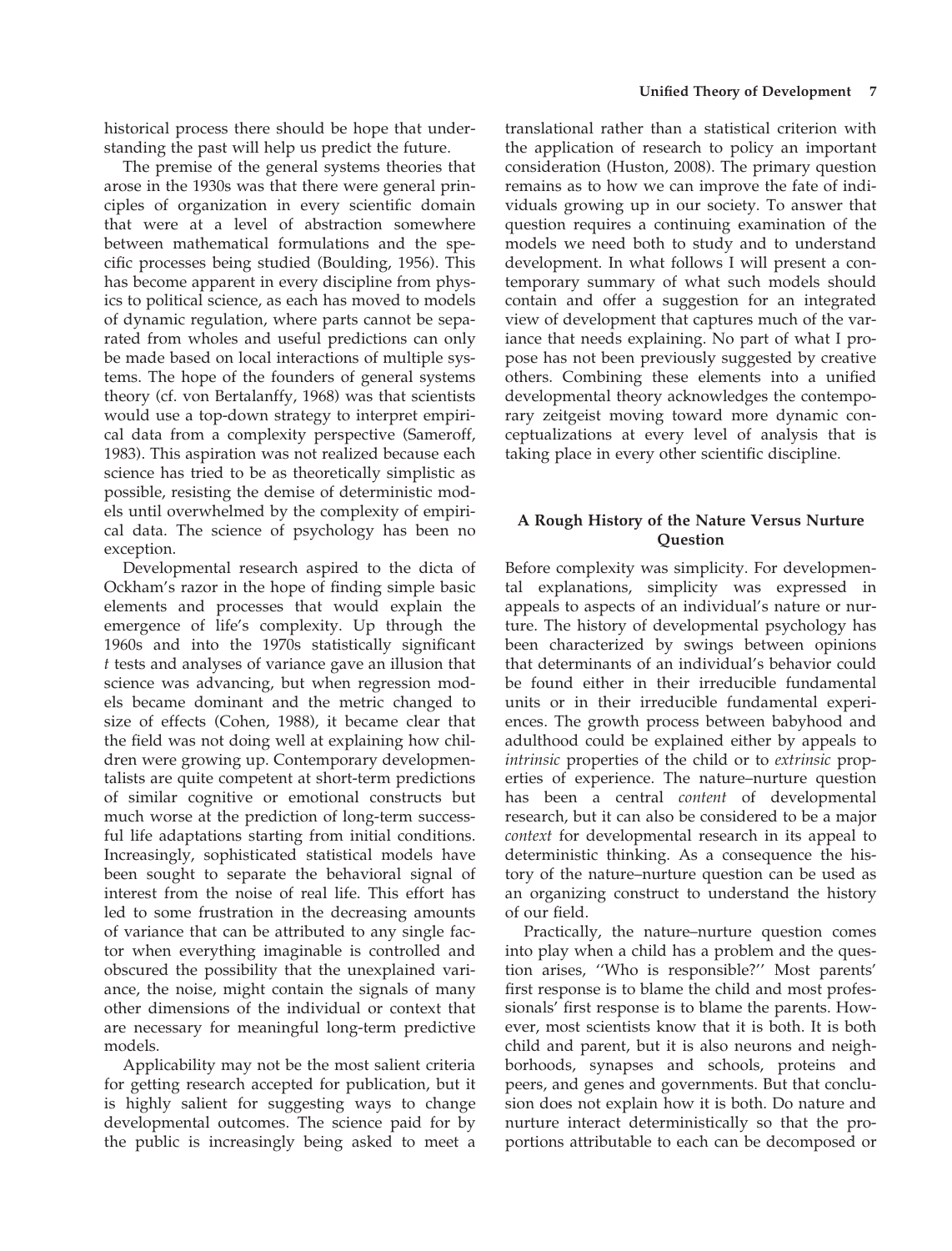do they transact probabilistically so that the contribution of each can only be an abstraction from the activity of dynamic systems? How this question has been answered in the course of recent history offers a window into how developmental science has evolved and a perspective on how the question will be answered in the future.

Since ancient times philosophers have weighed in with their perspectives on the relative influences of constitution and experience in determining the life course, but it is in the last few hundred years that these positions have been well articulated, most notably John Locke in the 17th century and Rousseau in the 18th. I will begin my rough historical account in the late 19th century with the beginnings of empirical psychological research in the work of Francis Galton (see Table 1). Francis Galton coined the ''nature versus nurture'' phrase and in his view inherited characteristics were the origins of human nature. The nurture counterpoint was most strongly stated in the work of John Watson in the 1920s who propounded a new approach he labeled behaviorism, extending Pavlov's conditioning processes to explain human individual differences. Learning theory came to dominate human developmental research for almost 50 years strengthened by the operant paradigms promoted in the work of the Skinnerians.

This tilt toward nurture began to shift in the 1960s under assault from three directions—ethology, behavioral genetics, and the cognitive revolution. Where S-R theorists had argued that the laws of learning were primary in explaining developmental change, ethologists were demonstrating that many complex behaviors did not seem to need any reinforcement (Lorenz, 1950) and that S-R contin-

| Table 1                         |
|---------------------------------|
| Rough History of Nature–Nurture |

| Historical era     | Empirical advance            |
|--------------------|------------------------------|
| 1880–1940s—Nature  | Inherited differences        |
|                    | Instincts                    |
| 1920-1950s-Nurture | Reinforcement theory         |
|                    | Psychoanalytic theory        |
| 1960–1970s—Nature  | Ethology—species differences |
|                    | Behavioral genetics          |
|                    | Cognitive revolution         |
| 1980–1990s—Nurture | Poverty                      |
|                    | Social ecology               |
|                    | Cultural deconstruction      |
| 2000–2010s-Nature  | Molecular biology            |
|                    | Neuroscience                 |

gencies that worked in one species did not work in another (Breland & Breland, 1961). For example, rats could learn to push a lever to avoid a shock but pigeons could not. Ethologists argued that the nature of the species put large restrictions on the effects of nurture such that certain prepared responses were impervious to experience (Seligman, 1970). Statistical advances and data from large samples of twins permitted behavioral geneticists to argue that the effects of genes and environments could be separated, and that very large proportions of behavioral differences could be explained by genetic differences (Defries & McLearn, 1973). The cognitive revolution characterized in the work of Jean Piaget placed the source of development in the mind of the child. Experience was necessary for the child to construct the world but it did not play a role in individual differences.

Where the nativist shift in the 1960s was driven by advances in biological science, the nurturist shift in the 1980s was driven by three advances in the social science—the war on poverty, the concept of a social ecology, and cultural deconstruction. Where behaviorist research focused on proximal connections between reinforcements and performance, scientists in other social disciplines were arguing that economic circumstance was a major constraint on the availability of reinforcements, such that the developmental environments of the poor were deprived in contrast with those of the affluent. Similar individuals in different social classes would have quite different developmental outcomes. Bronfenbrenner (1977) in his vision of the social ecology offered a more differentiated model than provided by economics alone. He identified the distal influences of family, school, work, and culture on the availability of reinforcements to the child, providing a more comprehensive empirical model for predicting individual differences in development. The influence of postmodernist deconstruction was manifest in the emergence of a cultural psychology that went beyond crosscultural descriptive studies. Meaning rather than behavior became dominant through demonstrations that the same child behaviors could be given different meanings in different societies leading to different developmental consequences, and conversely, different behaviors could be given the same meaning leading to the same consequences.

The new millennium coincided with another swing of the pendulum in the nativist direction, again tied to major advances in biological science. Neuroscience and molecular biology have been making major contributions to our understanding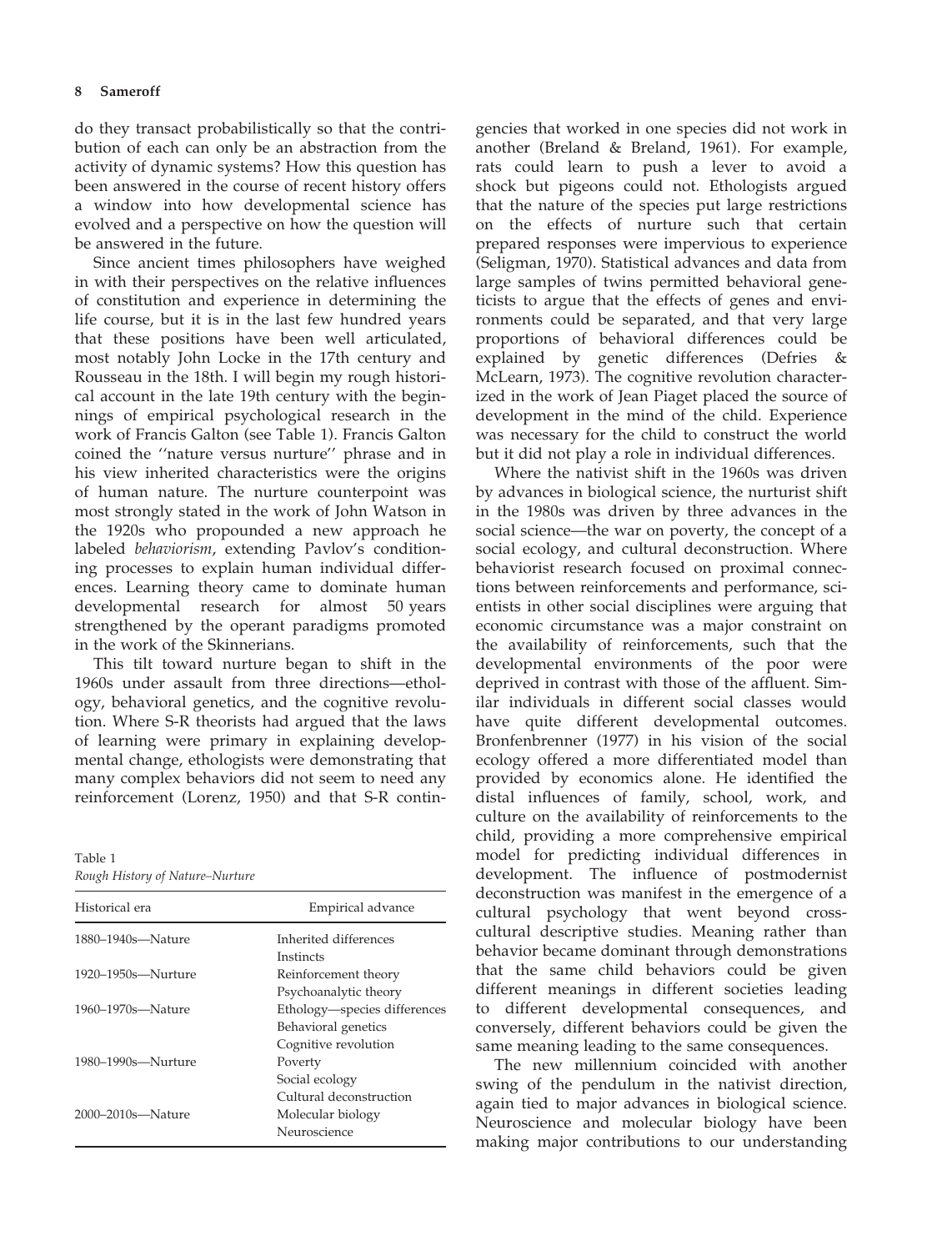of development with new technologies for imaging the brain and manipulating the genome. But, as will be discussed below, the more recent swings between nature and nurture have been getting shorter and their intermingling has been increasing.

An examination of Table 1 emphasizes the swings between the popularity of nature and nurture as developmental explanations. At each point in time there are strong adherents of both positions waiting for some new technological advance to reinforce their point of view. Although this polarity provides motivation for empirical innovation, it has the unfortunate side effect of inhibiting theoretical innovation. Despite the alternating claims that the argument is now closed by those on the frontier of new explorations of nature or nurture, the fact remains that after each advance most of the variance in long-term developmental outcomes is still unexplained. It is the pressure of unexplained variance that continually negates claims of ascendancy and dialectically motivates continuing exploration.

I have presented a descriptive case for the cycling of explanations between nature and nurture to raise the question if there is an explanation of the repetitive pattern. It could be interpreted as simply the result of technological or theoretical advances, but it also could be a phenomenon in itself. The development of the nature–nurture debate might follow developmental principles similar to those that regulate human development and the examination of the two in parallel might illuminate both.

#### Nonlinear Models of Development

An appreciation of cycling requires an appreciation of a number of nonlinear processes that I will discuss under the general rubric of dialectical theory with specific attention to a developmental helix and processes of differentiation and integration. Dialectics have been directly or indirectly emphasized for studying development and especially relationships (Hinde, 1997; Riegel, 1976). An initial approach to dialectics is best captured by consideration of the Taoist diagram of the dark yin and the light yang (see Figure 1) that emphasizes that opposites are in a mutually constituting relationship. They were created together and remain bound to each other. This philosophical statement is empirically validated at the most fundamental level of physics where quarks, the current basic entities, are always in a relationship with each other. At the most fundamental level of the universe there are no ultimate



Figure 1. Unity of opposites and interpenetration of opposites in yin and yang diagram.  $Nu =$  nurture;  $Na =$  nature.

units, only ultimate relationships. In the dialectical yin–yang there is a unity of opposites and an interpenetration of opposites. The unity is indicated by the mutual embrace of the yin and the yang, as seen in the figure, but yin and yang also interpenetrate each other as depicted by the small black spot of yin within the yang and small white spot of yang within the yin.

In the psychological realm these ideas have been applied frequently, beginning with the philosophical writings of Hegel and most manifest in Piaget's theory of cognitive development. There is a unity of opposites between one's cognitions and the world that is being cognized. Without the world there would be nothing to cognize, and without the cognizer there would be no cognitions. But there is also an interpenetration of opposites. One's cognition leads to one's action which becomes part of the world (the small black dot in the white area), and then the changed world becomes a part of one's cognition (the small white dot in the black area) in a continuing dialectical progression.

The dialectical perspective on nature and nurture is that they mutually constitute each other. There is a unity of opposites in that development will not occur without both, and there is an interpenetration of opposites in that one's nature changes one's nurture and conversely one's nurture changes one's nature, as captured in current transactional models. Moreover, and most salient, without the one, the other would not exist. Species and their environments evolved together in a coactive and transactional relationship. Gottlieb's (1992) construct of probablistic epigenesis centered on the joint regulation by organismic and experiential factors that produced development with neither having priority over the other. The reciprocal bootstrapping between cultural change in groups and cognitive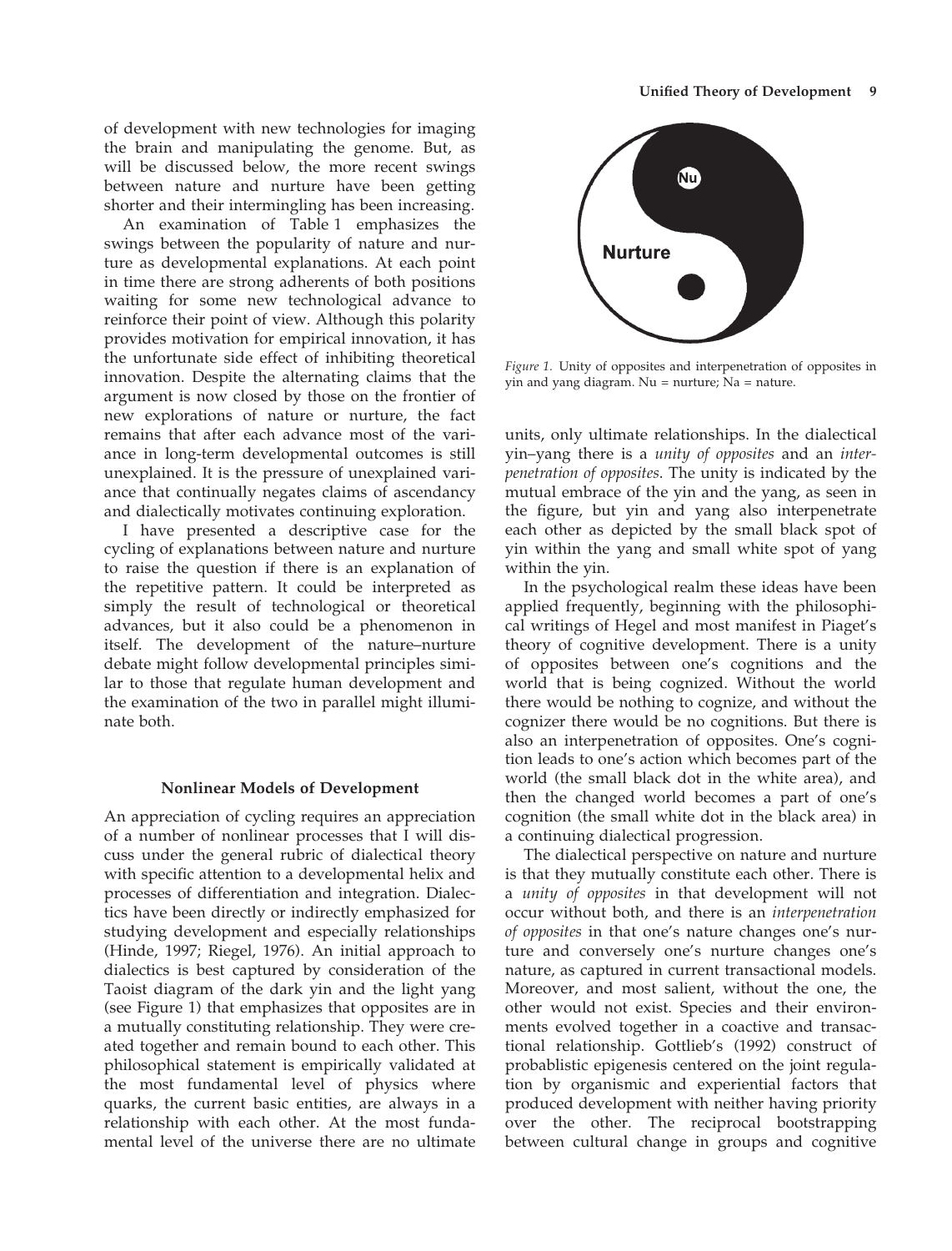change in individuals is well articulated by Cole (2006) in his description of human phylogeny.

Although Galton and Watson are the straw men that nurturists and nativists, respectively, rail against, both appreciated the unity of constitutions and environments. Galton (1876) recognized the influence of social class and wrote, ''Nature prevails enormously over nurture when the differences of nurture do not exceed what is commonly to be found among persons of the same rank in society and in the same country.'' Watson (1914), in turn, recognized that individual and species differences were important, ''effectiveness of habit training would be facilitated by knowledge of an animal's individual instinctive responses.'' The unity and interpenetration of nature and nurture will be more fully explored in the unified model of development to follow.

#### The Developmental Double Helix

The dynamic dialectical interplay between opposites can best be captured as an image of a helix that depicts the developmental aspects of changes over time as can be seen in Figure 2a. A simple example of a developmental progression is the daily cycle where spiraling to the right would be the movement toward day and spiraling left would be the movement toward night. Although this is a repetitive cycle, it becomes helical in that each day is different because of the experience of the previous night and each night is different because of the experience of the preceding day. A more complex example would be the development of representation in children (Werner, 1948). Initially, infants represent the world as images of here and now experiences. Preschoolers cycle over the same material but now have the capacity to depict images in drawings that may have a one-to-one correspondence to the images but are not the same as the images. In a few years they will recycle over the same contents but now with the ability to do abstract representations such as maps where the pictorial aspects may be completely eliminated in favor of words and symbols. Such developmental recycling also occurs in the social-emotional domain where relationship experiences and representations derived from early parent–child relationships are reworked as children enter into peer relationships and reworked again in the romantic relationships beginning in adolescence. Erikson (1959), although not known for his empiricism, was very articulate in describing the recycling of identity issues that are never resolved but through a balancing of opposites provide the impetus for each succeeding stage. The figure of the helix emphasizes that the same issues in a variety of domains are revisited again and again during development. The ubiquity of this helical concept is even found in Graduate Record Examination practice questions



Figure 2. (a) Developmental helix. (b) Differentiation and integration of helix. (c) Developmental double helix of nature and nurture.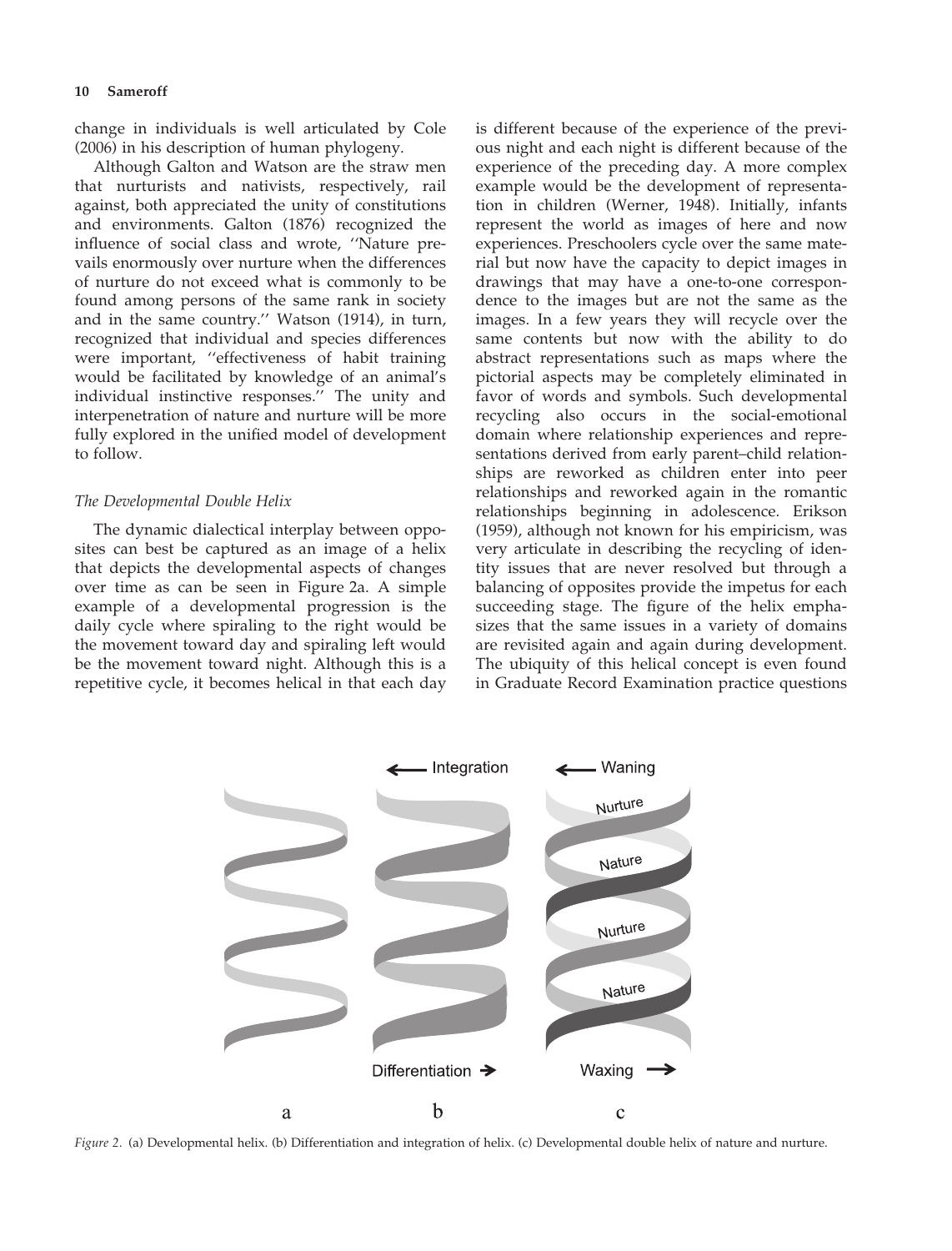(Princeton Review, 2009) where a correct answer is ''Science advances in a widening spiral in that each new conceptual scheme embraces the phenomena explained by its predecessors and adds to those explanations.''

# Differentiation and Hierarchic Integration

The developmental helix pushes us toward a more elaborate nonlinear process expressed as differentiation and hierarchic integration. As formulated in Werner's (1957) orthogenetic principle, ''Wherever development occurs it proceeds from a state of relative globality and lack of differentiation to a state of increasing differentiation, articulation, and hierarchic integration.'' If viewed within the helical metaphor in Figure 2b, we could consider the movement toward differentiation as going in one direction with a widening of the coil, as for example, the number of words in a child's vocabulary or the number of color concepts increases, and then the movement toward integration going in the other direction with a narrowing of the coil, as for example, the chunking of metacognition occurs, only once again to begin differentiating again as the number of metaconcepts increases.

If we consider the historical differentiation of nature, what began in Galton's laboratory as a catalogue of measurable differences in behavior was reconceptualized as really being differences in neurological electrical activity, and then as really being differences in neurotransmitter activity, and then as really being differences in genomic activity, and most recently as really being differences in epigenomic activity.

Analogously, there was also a historical differentiation of nurture where an early romantic conception of the power of mother love was reconceptualized as differences in the pattern of reinforcements provided by the parent, and then reconceptualized when it was discovered that differences in social circumstance constrained the patterns of reinforcement available to the child, and then reconceptualized when social circumstance was differentiated into the subsystems of the child's social ecology, and then reconceptualized when it was realized through social deconstruction that the effects of social ecology were constrained by the meanings that families and cultures imposed on behavior.

The progression of nature and nurture conceptions can be summarized by a double helix that captures their alternating differentiation and integration waxing and waning through time (see

Figure 2c). Each new breakthrough initially goes through a stage of differentiation as a new methodology comes into play and then integration as it becomes connected to developmental phenomena. The developments in molecular biology would be a recent example on the nature side where the genome project produced the differentiated genes that now can be integrated into endophenotypes that have more proximal connections to behavior. On the nurture side, the differentiation of the social ecology into a set of subsystems of family, school, peer group, and neighborhood influences, for example, led to efforts at integrating its effect on development within comprehensive statistical models. Whether one gains ascendance over the other is a complex result of psychology (e.g., it is easier to conceptualize the parts we are made of than the wholes of which we are parts), anthropology (e.g., the preference in Western culture for individualbased rather than relationship-based explanations of behavior), sociology (e.g., whether there is a greater societal demand to mitigate the effects of biological disease or social disorder), and economics (e.g., whether investments in nature or nurture research offer the best opportunity to reduce the costs of developmental problems).

What is important in this discussion is to appreciate that there is a cycling between nature and nurture explanations of development that have a developmental course. The development of our science may be very similar to, and thus very useful for, understanding the development of human beings. The dialectics of differentiation and hierarchic integration may characterize all developmental processes.

We can come away from this discussion with one of two propositions. The first is that the cycling between nature and nurture will continue until either one or the other gets it right effectively ending the argument. Unfortunately, the problem of multifinality and equifinality undercuts this possibility (Cicchetti & Rogosch, 1996). On the nature side, whatever measure of individual differences has been discovered, two children with the same characteristics can have quite different outcomes and two children with different characteristics can have the same outcome. On the nurture side, whatever measure of the social environmental has been discovered, two children with the same experiences can have different outcomes and two children with quite different experiences can have the same outcome.

The second proposition is that nature and nurture represent a unity of opposites such that neither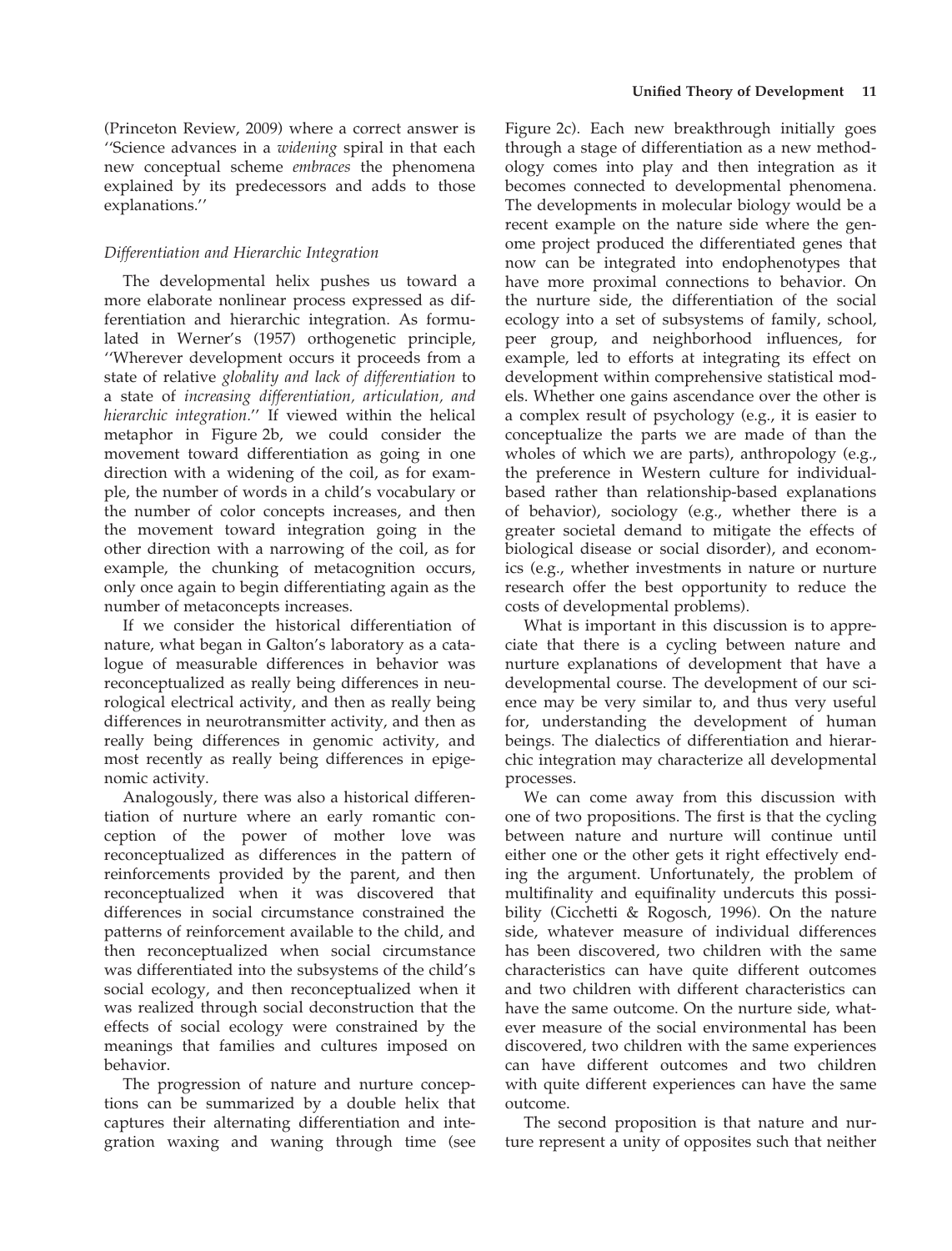can ever get it right on its own. Because of their interpenetration advances in our understanding of nature illuminate nurture and changes in our understanding of nature illuminate nature. Although the literature contains many references to the fact that one cannot separate nature from nurture, there are fewer references to how their unity operates. The rest of this article will be devoted to an effort to integrate contemporary advances in our understandings of both nature and nurture into a unified theory of development.

#### A Unified Theory of Development

Contemporary developmental science requires at least four models for understanding human growth: a personal change one, a contextual one, a regulation one, and a representational one. The personal change model is necessary for understanding the progression of competencies from infancy on. It requires unpacking the changing complexity of the individual as he or she moves from the sensorimotor functioning of infancy to increasingly intricate levels of cognition; from early attachments with a few caregivers to relationships with many peers, teachers, and others in the world beyond home and school; and from the early differentiation of self and other to the multifaceted personal and cultural identities of adolescence and adulthood. The contextual model is necessary to delineate the multiple sources of experience that augment or constrain individual development. The growing child is increasingly involved with a variety of social settings and institutions that have direct or indirect impact as exemplified in Bronfenbrenner's (1977) view of the social ecology. The regulation model adds a dynamic systems perspective to the relation between person and context. During early development, human regulation moves from the primarily biological to the psychological and social. What begins as the regulation of temperature, hunger, and arousal soon turns to regulation of attention, behavior, and social interactions. The last is the representational model where an individual's here and now experiences in the world is given a timeless existence in thought. These representations are the cognitive structures where experience is encoded at abstracted levels that provide an interpretive structure for new experiences, as well as a sense of self and other. Combining these four models offers a comprehensive view of the multiple parts, wholes, and their connecting processes that comprise human development.

#### Personal Change Model

Because psychology's central focus is on individuals, developmental psychology's main concerns have been on how children change over time. How one thinks about developmental change will have a clear influence on research objectives. Three ways of conceptualizing change can be seen in Figure 3—trait, growth, and developmental. If one believes that an individual consists of a set of unchanging traits then there is no need for developmental research. If development is considered a growth process then it can have classic epigenetic explanations in that all the parts are there to start with and it is their interactions that produce the changes in the phenotype, or it can be considered experience dependent but only as nutrition for the unfolding maturation process. Viewing personal change as a stage process can have a descriptive or theoretical meaning (Kessen, 1962). Descriptive stages are paraphrases for age and consist of lists of average achievements, for example, of 1-year-olds,



Figure 3. Personal change depicted as a trait, growth, or development.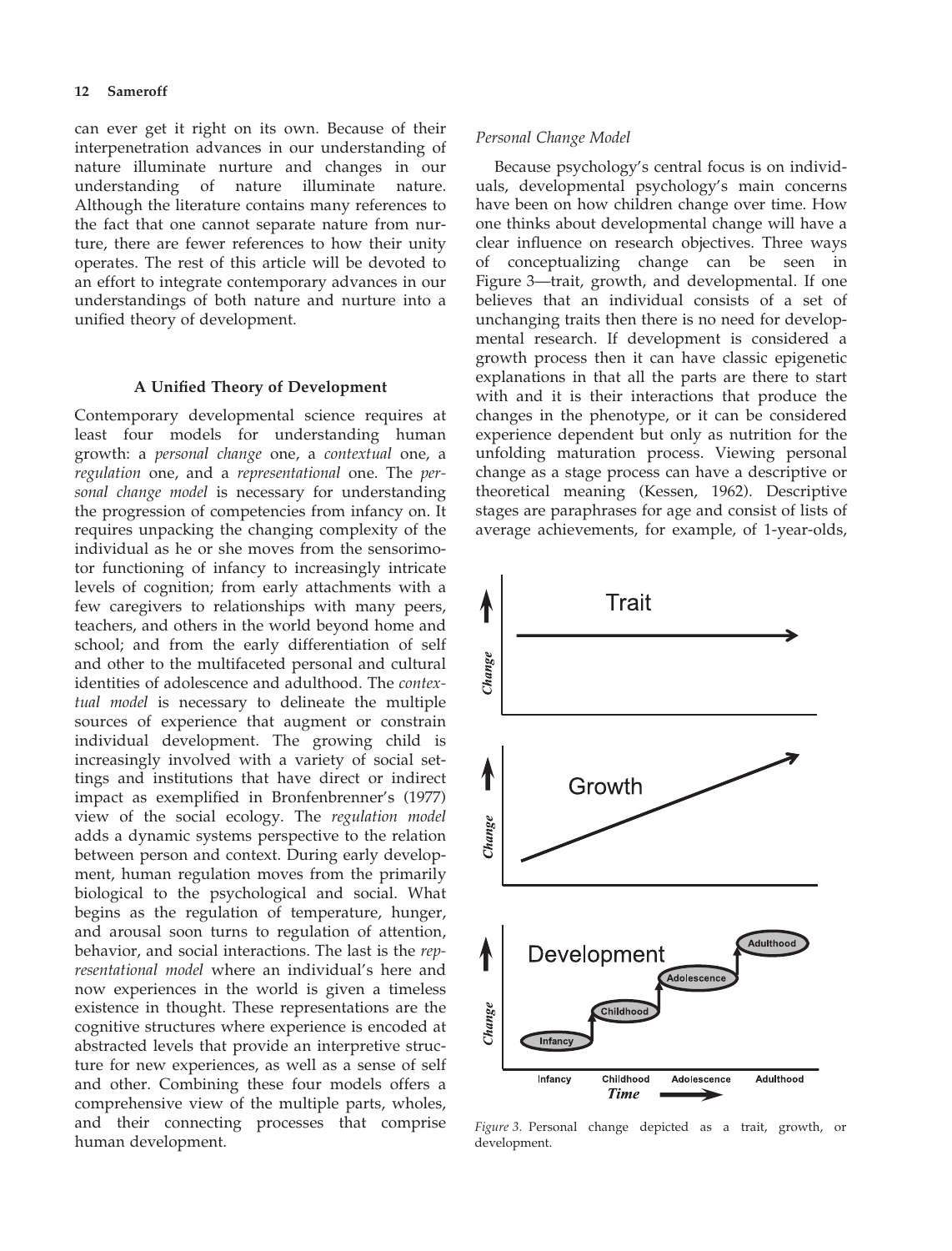2-year-olds, or 3-year-olds, similar to how intelligence quotient (IQ) tests are constructed. In contrast, the theoretical use of stage implies that there is a period of stability of functioning followed by a transition to a structurally different period of stability presumed to reflect more encompassing cognitive and social functioning. The classic examples of theoretical use of stages are in the writings of Freud and Piaget. Although there have been major revisions or rejections of these particular formulations, there are some generally accepted notions that within many domains individuals move from novices, to experts, to masters where they do not just do things better, they do things differently (Ericsson & Charness, 1994).

The general range of developmental changes has been extended well into adulthood and aging by the orientations of life span (Baltes, 1979) and life course theories (Elder, 1979) with their heavy emphasis on the importance of continuing alterations in the family, the workplace, and the historical epoch as individuals move into adulthood. The inability to separate individuals from context in the life-span models of adulthood provides a motivation to reconceptualize the importance of developmental context for younger individuals as well. The child or individual is not a unity and any model of the person also has to include the complex of psychological and underlying biological changes as well.

## Contextual Model

Although developmental psychology is focused on individuals, it has become clear that understanding change requires an analysis of an individual's experience. Behavior, in general, and development, in particular, cannot be separated



from the social context. Our understanding of experience has moved from a focus on primary caregivers to multiple other sources of socialization. There were many predecessors who felt that families, schools, neighborhoods, and culture had influences on development, but Bronfenbrenner turned these ideas into a comprehensive framework with predictions of how these settings affect the child but also how they affect each other. Although his terminology of microsystems, mesosystems, macrosystems, exosystems, and chronosystems may not be universally accepted, his principles that the family, school, and community are all intertwined in explaining any particular child's progress is now universally acknowledged (see Figure 4).

Traditionally, social contacts were considered to expand from participation wholly in the family microsystem into later contact with the peer group and school system. Today, however, many infants are placed in out-of-home group child care in the first months of life. Each of these settings has its own system properties such that their contributions to the development of the child are only one of many institutional functions. For example, the administration of a school setting needs attention to financing, hiring, training of staff, and building maintenance before it can perform its putative function of caring for or educating children (Maxwell, 2009). Thus, a sociological analysis of such settings provides information about its ability to impact children.

Attention to the effects on children of changing settings over time must be augmented by attention to changing characteristics of individuals within a setting. Contemporary social models take a life course perspective that includes the interlinked life trajectories of not only the child but other family members (Elder, Johnson, & Crosnoe, 2003). For example, experience for the child may be quite different if the mother is in her teens with limited education, or in her 30s after completing professional training and entry into the job force.

Capturing the complex effects of multiple environmental situations has been a daunting enterprise requiring vast sample sizes to capture the unique contributions of each setting. An alternative methodology to dimensionalize the negative or positive quality of a child's experience has been the use of multiple or cumulative risk or promotive factor scores. For example, a set of data on the effects of a number of environmental variables on adolescent development was provided by a study of a large group of Philadelphia families (Furstenberg, Cook, Figure 4. Social-ecological model of context. Eccles, Elder, & Sameroff, 1999).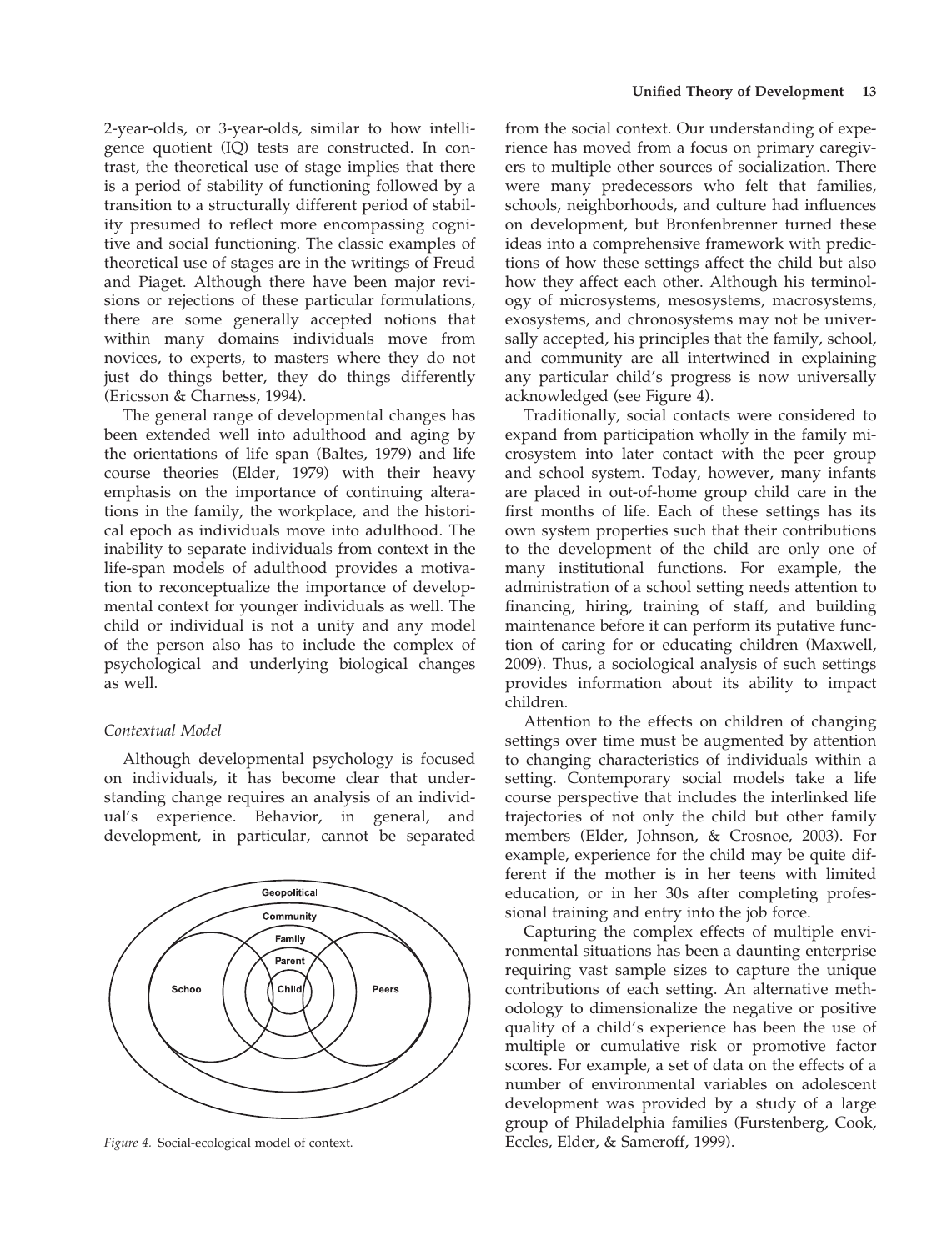In the Philadelphia project 20 environmental factors were assessed and combined to approximate an ecological model containing six contextual subsystems. These were Family Processes that included support for autonomy, behavior control, parental involvement, and family climate; Parent Characteristics that included mental health, sense of efficacy, resourcefulness, and level of education; Family Structure that included the parents' marital status and socioeconomic indicators of household crowding and welfare status; Family Management composed of variables of institutional involvement, informal networks, social resources, and adjustments to economic pressure; Peers that included indicators of association with prosocial and antisocial peers; and Community that included census tract information on average income and educational level of the neighborhood, a parent report of neighborhood problems, and measures of the adolescent's school climate. In addition to the large number of ecological variables, we used a wide array of youth developmental outcomes in five domains: Psychological Adjustment, Self-Competence, Conduct Problems, Extracurricular Involvement, and Academic Performance.

For the environmental risk effects analyses each of the 20 variables was dichotomized with approximately one fourth of the families in the high-risk group and then the number of high risk conditions summed. When we examined the relation between the multiple risk factor score and the five adolescent outcomes, there were large declines in outcome with increasing risk and a substantial overlap in slope for each (Sameroff, 2006). Although this kind of epidemiological research does not unpack the processes by which each individual is impacted by contextual experience, it does document the multiple factors in the environment that are candidates for more specific analyses.

We also examined the effects of promotive influences in the Philadelphia study. Sameroff (1999) proposed that a better term for the positive end of the risk dimension would be *promotive* rather than protective factors. A promotive factor would have a positive effect in both high- and low-risk populations, which is far more common than a protective factor that only facilitates the development of highrisk children. We created a set of promotive factors by cutting each of our environmental variables at the top quartile, rather than the bottom, and summing them. The effects of the multiple promotive factor score mirrored the effects of the multiple risk score. Children from families with many promotive factors did substantially better than children from

families with few promotive factors on each of our array of adolescent outcomes. For the youth in the Philadelphia sample, the more risk factors, the worse the outcomes, and the more promotive factors, the better the outcomes. In sum, context includes a constellation of environmental influences that have general effects on child development, fostering child development at one end and inhibiting it at the other.

Of great significance for the life course, these effects play out over time as a manifestation of the Matthew effect, ''To the man who has, more will be given until he grows rich; the man who has not will lose what little he has'' (Matthew 13:12). In a study of high- and low-IQ 4-year-olds we tracked their academic achievement through high school (Gutman, Sameroff, & Cole, 2003). The low-IQ group living in low contextual risk conditions consistently did better than the high-IQ group living in high risk conditions. Over time promotive or risky contextual effects either fostered or wiped out prior individual competence.

# Regulation Model

The third component of the unified theory is the regulation model reflecting the systems orientation of modern science (Sameroff, 1983). The idea that that the child is in a dynamic rather than passive relationship with experience has become a basic tenet of contemporary developmental psychology. However, most of the rhetoric is about ''self''-regulation. Whether it is Piaget's assimilation-accommodation model in cognition or Rothbart's (1981) reactivity and self-regulatory view of temperament, equilibration is primarily a characteristic native to the child. The context is necessary as a source of passive experiences that stimulate individual adaptation, but has no active role in shaping that adaptation. These views promote a belief that regulation is a property of the person. However, self-regulation mainly occurs in a social surround that is actively engaged in ''other''-regulation. At the biological level the self-regulatory activity of genes is intimately connected to the other-regulatory activity of the surrounding cell cytoplasm. In Thelen's (1989) view of dynamic systems other-regulation is provided by the strange attractors of chaos theory. The self-regulation leading to an infant's neurologically based coordination of walking is constrained by the other-regulation of the child's muscle development, the strange attractor.

This issue of the developmental expansion of self-regulation to include other-regulation is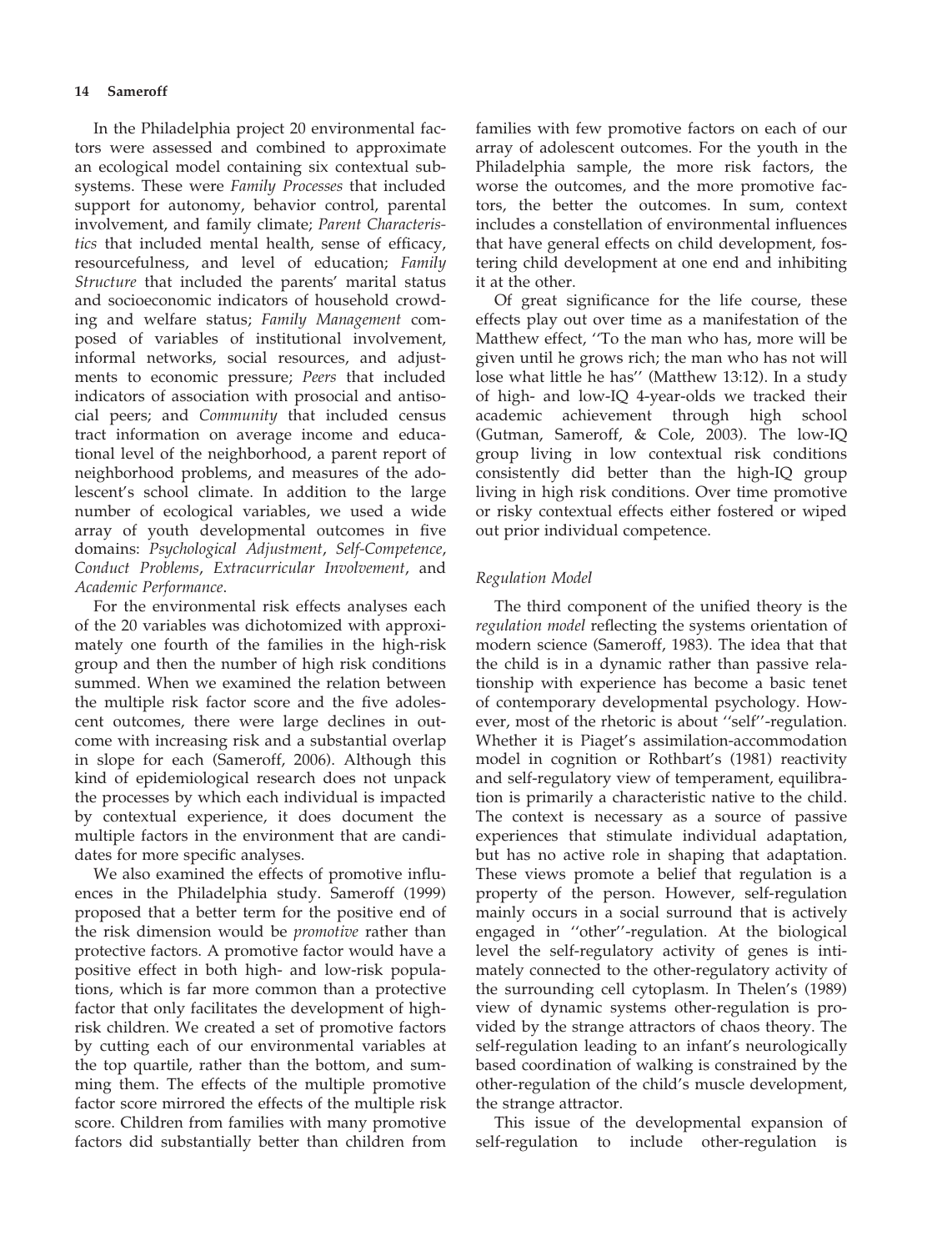captured by the ice-cream-cone-in-a-can model of development (Sameroff & Fiese, 2000) depicted in Figure 5. The developmental changes in the relation between individual and context are represented as an expanding cone within a cylinder. The balance between other-regulation and self-regulation shifts as the child is able to take on more and more responsibility for his or her own well-being. The infant, who at birth could not survive without the caregiving environment, eventually reaches adulthood and can become part of the other-regulation of a new infant, beginning the next generation.

It is parents who keep children warm, feed them, and cuddle them when they cry; peers who provide children with knowledge about the range and limits of their social behavior; and teachers who socialize children into group behavior as well as regulate cognition into socially constructed domains of knowledge. Although these other-regulators can be considered background to the emergence of inherent individual differences in regulatory capacities, there has been much evidence from longitudinal research among humans and cross-fostering studies in other animals that ''self'' regulatory capacities are heavily influenced by the experience of regulation provided by caregivers. The capacity for self-regulation arises through the actions of others. This regulation by others provides the increasingly complex social, emotional, and cognitive experiences to which the child must selfregulate and the safety net when self-regulation fails. Children's cognition to a large extent is not derived from direct experiences with the environment but based on interpretations provided by others (Gelman, 2009). Moreover, these regulations are embedded not only in the relation between child and context but also in the additional relations



Figure 5. Transactional relations between self-regulation and other-regulation.

between family and their cultural and economic situations (Raver, 2004). These regulatory systems range from the here-and-now experiences of parent–child interactions to governmental concern with the burden of national debt that will be passed on the next generation and to conservationists' concerns with the fate of the planet as a viable environment for future generations of humans.

Early functional physiological self-regulation of sleep, crying, and attention are augmented by caregiving that provides children with regulatory experiences to help them quiet down on the one hand and become more attentive on the other. Sleep is an interesting example where biological regulation becomes psychological regulation through social regulation. As wakefulness begins to emerge as a distinct state it is expanded and contracted by interactions with caregivers who stimulate alertness and facilitate sleepiness. Although it remains an essential biological process, eventually it takes on a large degree of self-regulation as the child and then adult make active decisions about waking time and sleeping time. But this agentic decision making remains intimately connected with other-regulation in terms of the demands of school and work for specific periods of wakefulness.

Robert Emde and I with a group of colleagues (Sameroff & Emde, 1989) in an attempt to describe mental health diagnoses for infants argued for a position that infant diagnoses could not be separated from relationship diagnoses. Our point was that in early development life is a ''we-ness'' rather than an ''I-ness.'' The developmental and clinical question in this case is when does diagnosis become individualized, at what stage does a child have a self-regulation problem instead of an otherregulation problem? One answer is to identify the point in development when areas of self-regulation become independent of initial regulatory contexts and are carried into new relationships. Children who have imaginary playmates provide an interesting perspective on the relation between self- and other-regulation. The more preschoolers engaged in fantasy and pretense, the more sophisticated their theory of mind (Taylor & Carlson, 2009).

Generally, research into self-regulation has focused on part processes, such as emotion or attention. Such empirical isolation obscures the larger picture in which many interacting systems are playing significant roles. Without regulation provided by the social context, for example, nutrition and temperature, the young child would not survive to engage in emotional or attentional processes.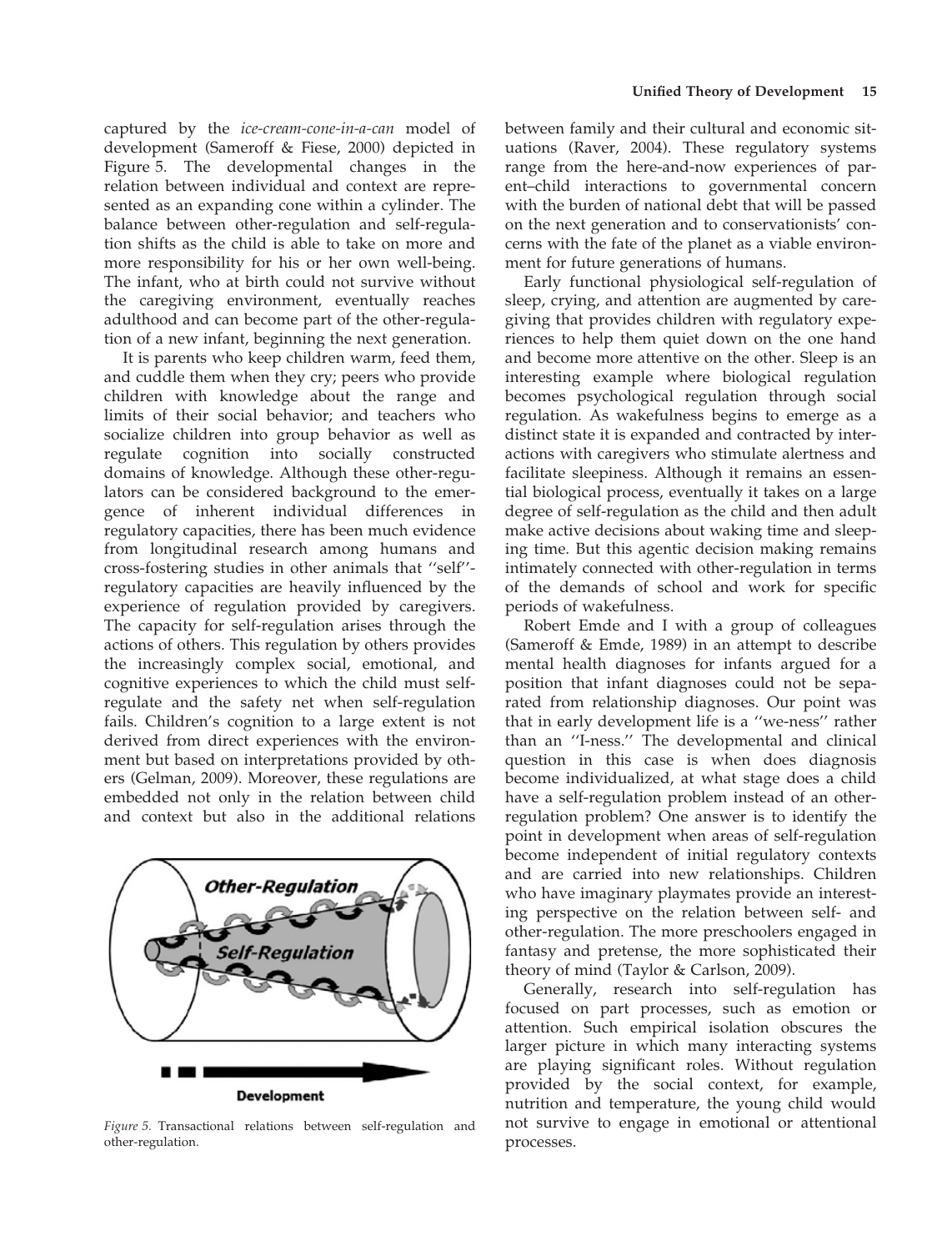#### Transactional Regulation

The previous discussion of the need for a construct of other-regulation to complete an understanding of self-regulation leads now to how the relation between self and other operates developmentally and for this we turn to the transactional model (Sameroff & Chandler, 1975). Transactions are omnipresent. Everything in the universe is affecting something else or is being affected by something else. In the transactional model the development of the child is a product of the continuous dynamic interactions of the child and the experience provided by his or her social settings. What is core to the transactional model is the analytic emphasis placed on the interdependent effects of the child and environment and is depicted in the bidirectional arrows between self and other in Figure 5.

In a recent book on the topic (Sameroff, 2009), a number of researchers documented transactional processes in cognitive and social-emotional domains where agents in the family, school, and cultural contexts altered the course of children's development in both positive and negative directions. Transactional examples have been typically in the behavioral domain with an emphasis on parent–child mutual exacerbations producing problem behavior in both partners (Patterson, 1986). More recently, transactions have been recognized in teacher–student relationships where the effects of the teacher on the child in one grade will change the reaction of the teacher in the next moving the student to higher or lower levels of competence (Morrison & Connor, 2009). Multilevel transactions have also been documented where not only the parent and child are transacting with each other but both are also transacting with cultural practices (Bornstein, 2009).

Vygotsky's (1978) zone of proximal development is analogous to transactional other-regulation in cognitive development. Successful socialization and particularly good education is based on fitting experience to the developmental status of the child. As children create their understanding of the world, the world is made more complex through steps in a curriculum to move them along toward some societal goal of mature thought. Arithmetic is an excellent example where as soon as children learn to add, they are required to learn to subtract, following which they are taught to multiply and divide. Each step is a transactional regulation of the environment by the teacher to keep one step ahead of the child's mathematical regulation. Similarly, in

the social realm increases in social responsibility are paced to the success of the adjustment to previous levels of responsibility (Rogoff, 2003).

In a more popular vein Gladwell (2008) describes the life course of a number of eminent individuals in sports, commerce, and technology, where equally competent children did not achieve similar greatness because of the lack of social, educational, or technological possibilities. In each case initial advantage scaffolded the child to be able to elicit and make use of a series of opportunities documenting the transactional progression that eventually led to eminence.

#### Representational Model

Representations are encodings of experience. They are a more or less elaborated internal summary of the external world. They include the cognitive representations where the external world is internalized, the social representations where relationships become working models, the cultural representations of different ethnicities or social classes, and the developmental theories discussed here. Representations are obviously not the same as what they represent. They have an adaptive function of bringing order to a variable world, producing a set of expectations of how things should fit together.

We have long been familiar with such representations as perceptual constancy in which objects are perceived as being a certain size even when the sensory size is manipulated. In such a summation certain aspects are selected and others ignored. In the representation of a square for example, the size, color, and texture of the square object may be ignored. Analogously, when representations are made of a social object such as a parent, certain features are included in the representation and others are ignored. Research using the adult attachment interview (Main & Goldwyn, 1984) has found that representations of parents are often idealized, where only positive aspects are included in the mental model. Although the links between the quality of representations of child–parent relationships during infancy and those during adulthood are far from direct, early working models of attachment do seem to have long-term consequences for adult development (Sroufe, Egeland, Carlson, & Collins, 2005).

Similarly, parents create representations of their children that emphasize certain aspects, deemphasize others, and have stability over time independent of the child's actual characteristics. We had parents rate their infants' temperament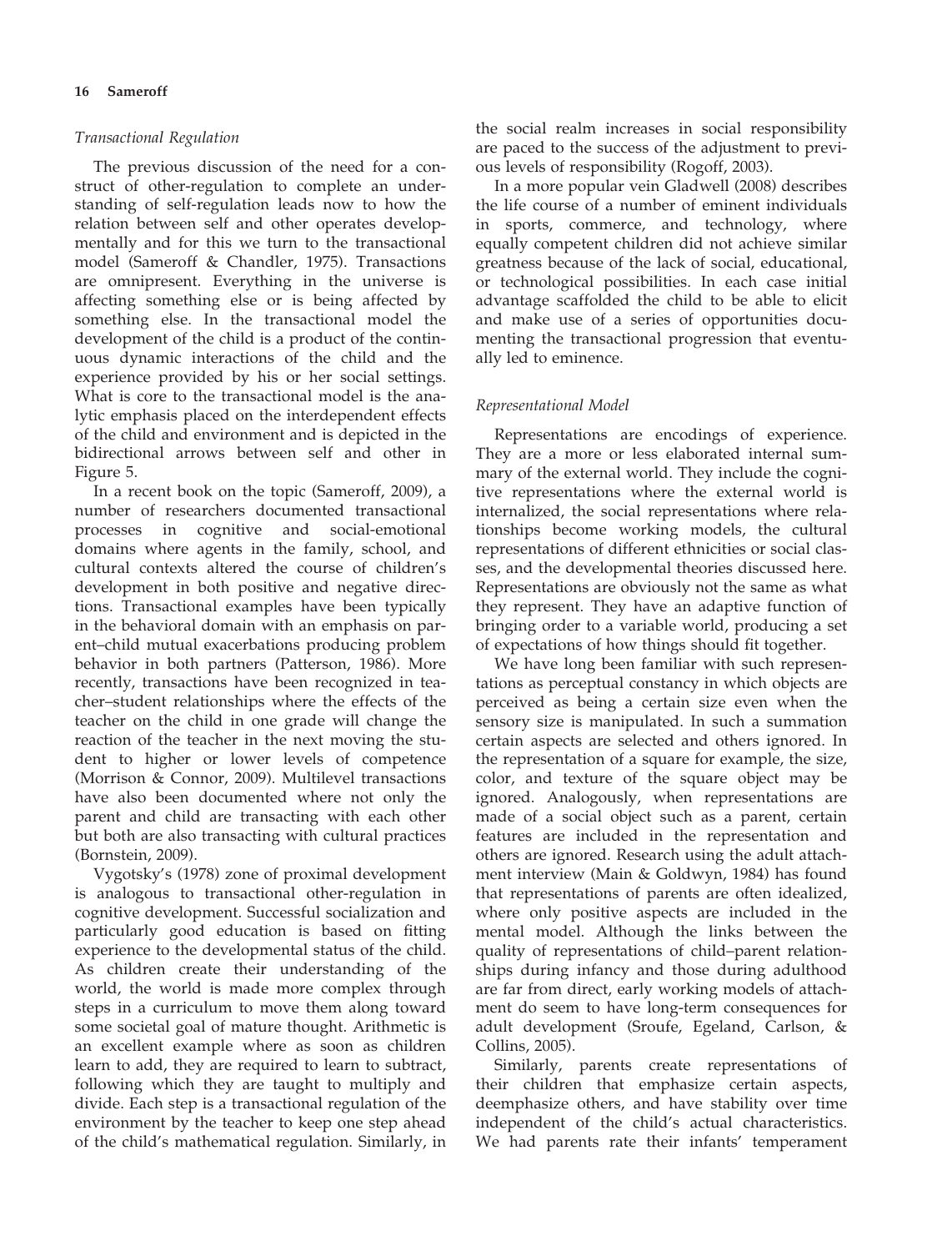during the 1st year of life following a structured interaction sequence (Seifer, Sameroff, Barrett, & Krafchuk, 1994). We also had them rate the temperament of six unfamiliar infants engaged in the same interaction sequence. The average correlation in temperament ratings of the unfamiliar infants between mothers and trained observers was .84 with none below .60. The average correlation in temperament ratings between mothers and trained observers for their own children was .35 with a range down to  $-.40$ . Mothers were very good raters of other people's children but very poor raters of their own due to the personal representations that they imposed on their observations. Documenting such differences in parent representations would be of no more than intellectual interest, if there were not consequences for the later development of the child. For example, infants whose mothers perceived them as problematic criers during infancy increased their crying during toddlerhood and had higher problem behavior scores when they were preschoolers (McKenzie & McDonough, 2009).

Individual well-being is also a result of meaningful cultural engagement with desirable everyday routines that have a script, goals, and values (Weisner, 2002). Meaningfulness, a key component of cultural analyses, is primarily found in coherent representations. Evidence of a positive effect of meaning systems can be found in Fiese and Winter's (2009) descriptions of how family routines provide a narrative representation for the rest of the family members that allows the whole to continue adaptive functioning despite the variability in the behavior of the parts. Evidence of a negative effect of lack of meaningfulness is in a study of native Canadian youth who showed much higher levels of suicide and other problem behavior when there were large inconsistencies in cultural continuity from one generation to another (Chandler, Lalonde, Sokol, & Hallett, 2003). The order or disorder in a family or society's representation of itself affects the adaptive functioning of its members.

## Unifying the Theory of Development

Now that the four models necessary for a theory of development have been described, I can proceed to integrate them into a comprehensive view that contains most known influences on life trajectories. I will begin with a structural depiction of the components of the personal and contextual models containing all the pieces relevant to development. I will then add the regulation and change component of the personal model to capture the processes that produce the life course and then finish the unified theory with an overlay of the representational model.

# Structural Formulation

The self is composed of a set of interacting psychological and biological processes. The psychological domains overlap in cognitive and emotional realms of intelligence, mental health, social competence, and identity, among others. These are depicted as the set of grey, overlapping circles comprising the psychological part of the self in Figure 6. Each of these psychological domains is subserved by and interacts with a set of interacting biological processes, including neurophysiology, neuroendocrinology, proteomics, epigenomics, and genomics that are depicted as a set of black, overlapping circles. Together the gray and black circles comprise the biopsychological self system. This self-regulation system interacts with the otherregulation system, depicted by the surrounding white circles, representing the many interacting settings of the social ecology, including family, school, neighborhood, community, and overarching geopolitical influences. Taken together the three sets of overlapping circles comprise the biopsychosocial aspects of the individual in context.

## Process Formulation

The process formulation adds the personal change time dimension to the biopsychosocial model, which can be viewed as either a growth model, where the biopsychological aspects increase quantitatively over time but there is no change in their interrelationships as in the cone image (see Figure 5) or a developmental model, where the aspects have qualitative shifts in organization in which there are changing relations among the biopsychosocial aspects (see Figure 7).

Evolutionary theory has provided a fruitful analog for understanding the transitions that lead from one developmental stage to another. As opposed to the gradualist understanding of evolutionary changes originally proposed by Darwin that would look like the growth model, Eldredge and Gould (1972) argued that evolution was characterized by continuity evidenced in long periods of stasis where there were only modest changes alternating with discontinuity where there were short periods of rapid change that they labeled punctuated equilibrium. The implication was that there was a balance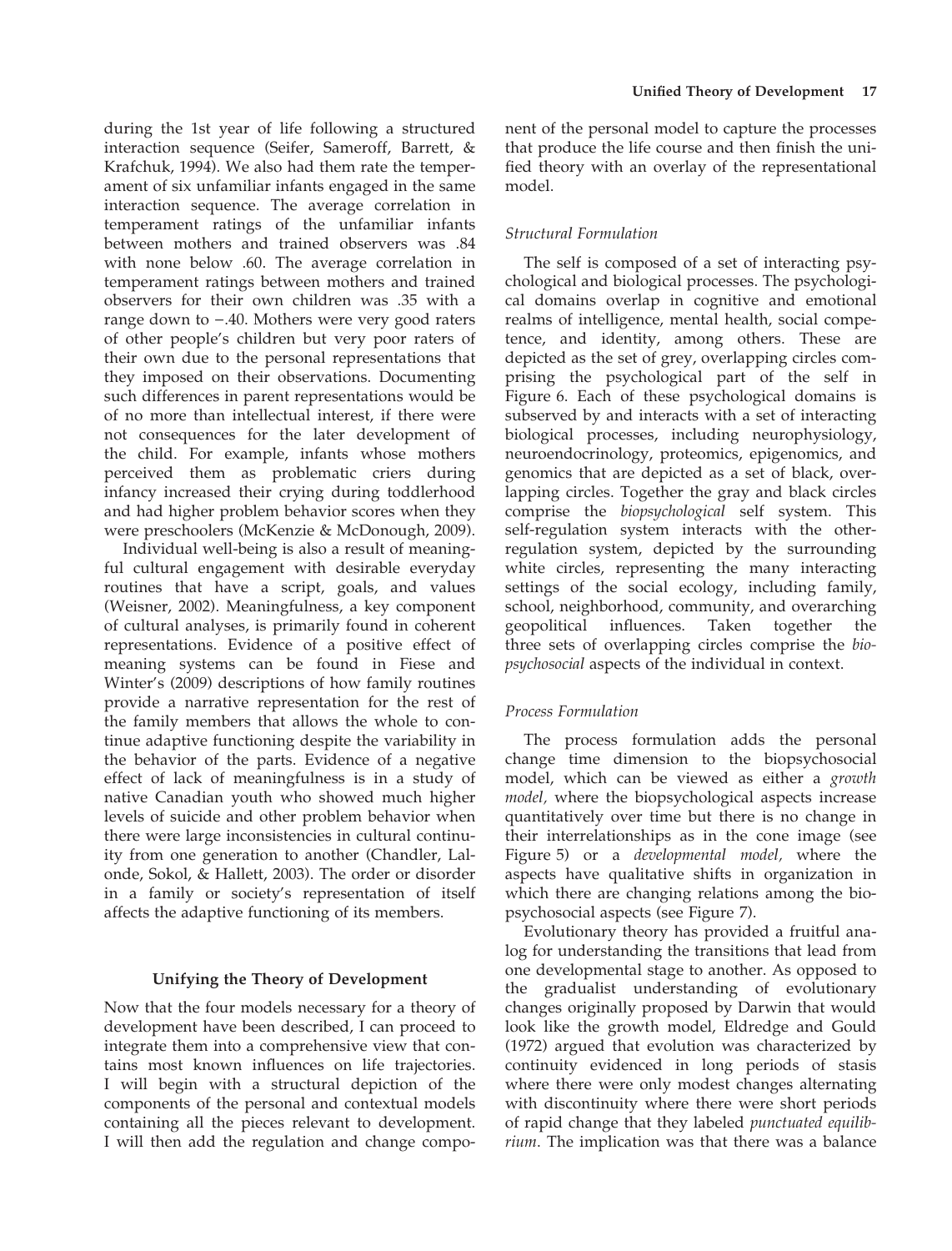

Figure 6. Biopsychosocial ecological system.

between species and their ecosystems until it was interrupted by either large changes in the species or large changes in the environment that required a new equilibration. In terms of understanding developmental discontinuities in the individual, we would need to search for such changes in the child or the context that create pressures for a new equilibration. These forces are represented by the up and down arrows around points of inflection in Figure 7.

One of the most commonly accepted transitions has been the 5- to 7-year shift in cognition originally documented in 21 behavioral domains by White (1965) and accentuated in the work of Piaget. Thirty years later Sameroff and Haith (1996) and a group of contributors reexamined this transition



Figure 7. Unified theory of development including the personal change, context, and regulation models.

but also asked if there were contextual changes during this age period. We reached the conclusion that there was a 5- to 7-year shift in the child if by 5 we meant 3 and by 7 we meant 10. This answer reflects the study of what might be called ''part processes.'' If one asks whether 5-year-olds can attend, remember, have emotions, engage in social interactions, and even take charge of social interactions, the answer is yes. If one asks whether 5-yearolds can fully integrate their physical, cognitive, emotional, and social worlds, the answer is no. But neither can 7-year-olds. So what is the punctuation between the ages of 5 and 7? On average 5- to 7-year-olds can integrate several behaviors that permit the beginnings of formal education in most cultures in the world—increased cognitive ability, the ability to sit still, and the ability to pay attention. Some children have these capacities much earlier, but the requirements for successful participation in the school setting require all three plus a number of others. White's (1996) more recent conclusion was that, ''what happens to children between 5 and 7 is not the acquisition of an absolute ability to reason; it is an ability to reason with others and to look reasonable in the context of society's demands on the growing child to be cooperative and responsible (p. 27).'' In Figure 7 there are up arrows from self to other reflecting child advances, but there may be more powerful influences from other to self where society does the developmental punctuation by requiring the child to spend most of the day in school rather than at home. From this perspective the stages of infancy, childhood, adolescence, and adulthood could be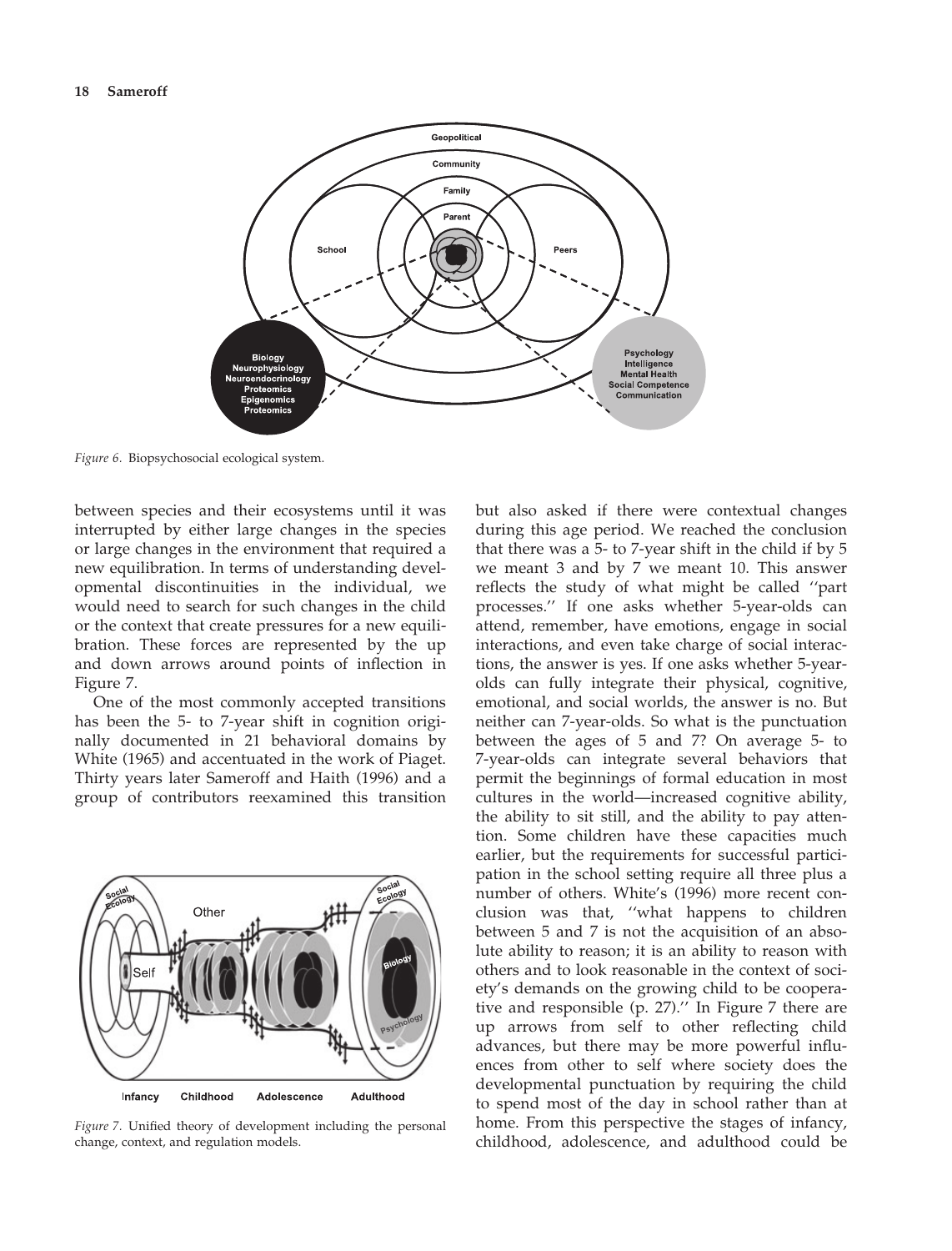relabeled the home stage, the elementary school stage, the secondary school stage, and the work and new family stage.

Similar analyses can be applied to the punctuations that occur in the transition to adolescence or adulthood. It is the relation between shifts in the child and shifts in the context that mark new stages. Puberty is a biological achievement of the child but adolescence is a socially designated phase between childhood and adulthood (Worthman, 1993). Puberty is universal but adolescence is not, either in historical or cross-cultural perspective. In many cultures adolescence is directly tied to biological changes but in modernizing cultures it is more closely tied to age-based transitions into middle and high schools. Depending on the culture sexual participation can be encouraged at an early age before biological maturity or discouraged until individuals are well into adulthood. These pressures from changes in the child and the context are represented by the up and down arrows around the adolescent transition in Figure 7. In western societies, adolescence is generally recognized but the quality of the adolescent experience is quite variable and may be heavily dependent on stage–environment fit. Depending on the particular family or school system, desires for autonomy and intimacy can be fostered or thwarted moving the adolescent into better or worse future functioning. Negative psychological changes associated with adolescent development often result from a mismatch between the needs of developing adolescents and the opportunities afforded them by their social environments (Eccles et al., 1993).

The unified theory depicted in Figure 7 combines the personal change, contextual, and regulation model, but it would become overly complex to add the representational model to the figure, as well. Suffice it to say that representation suffuses every aspect of the model in the interacting identities, attitudes, beliefs, and attributions of the child, the family, the culture, and the organizational structure of social institutions. Moreover, the way developmental science conceptualizes the child may be only one of a number of possible cultural inventions (Kessen, 1979). The most important representation for current purposes is captured in the depiction of a unified theory of development. Like most theories the unified view does not make specific predictions but does specify what will be necessary for explaining any developmental phenomena. It is a reversal of the usual bottom-up empirical stance where the researcher maintains as

narrow focus as possible unless forced to enlarge the scope by some contradictory findings. The topdown theoretical stance is that researchers need to be aware that they are examining only a part of a larger whole consisting of multiple interacting dynamic systems.

# Future of Nature Versus Nurture

## Current Nature Ascendance

The current ascendance of research using new biological measures of individual differences is the result of the interdisciplinary collaboration that Parke (2004) had indicated was essential to the advance of developmental research. These advances in molecular genetics, endocrinology, and neurology are being rapidly integrated into psychological research. The good news is that the new science is no longer based on the reductionist models of the past where linear progressions were proposed between biological entities such as genes or neurotransmitters and psychological function. In each domain multidirectional models are replacing unidirectional ones with a growing emphasis on gene– environment interactions, epigenome–experience transactions, and brain plasticity. These advances are relationship based, requiring increasingly complicated systems analyses to capture the multiple part–whole processes underlying developmental change. Nurture, for example, the environment of the gene, the environment of the cell, and the environment of the organism, are incorporated into advanced analyses of the contribution of context at every level of analysis. It is striking that the nonreductionist systems thinking that those who define psychology as a natural science have avoided is a now a central part of their colleague disciplines of biology and physics. Developmental science is benefiting from advances in the natural sciences at the theoretical as well as the empirical level.

# Next Resurgence of Nurture

A renewed emphasis on the importance of nurture is underway. Again, it is a dialectical result of the inability of appeals to human nature to explain fully developmental pathways. There remain large amounts of unexplained variance. The nurture resurgence is implicit in the new directions for biological sciences such as epigenomics, described above, and will become explicit with a more powerful appreciation of the perspectives on human development provided by social sciences beyond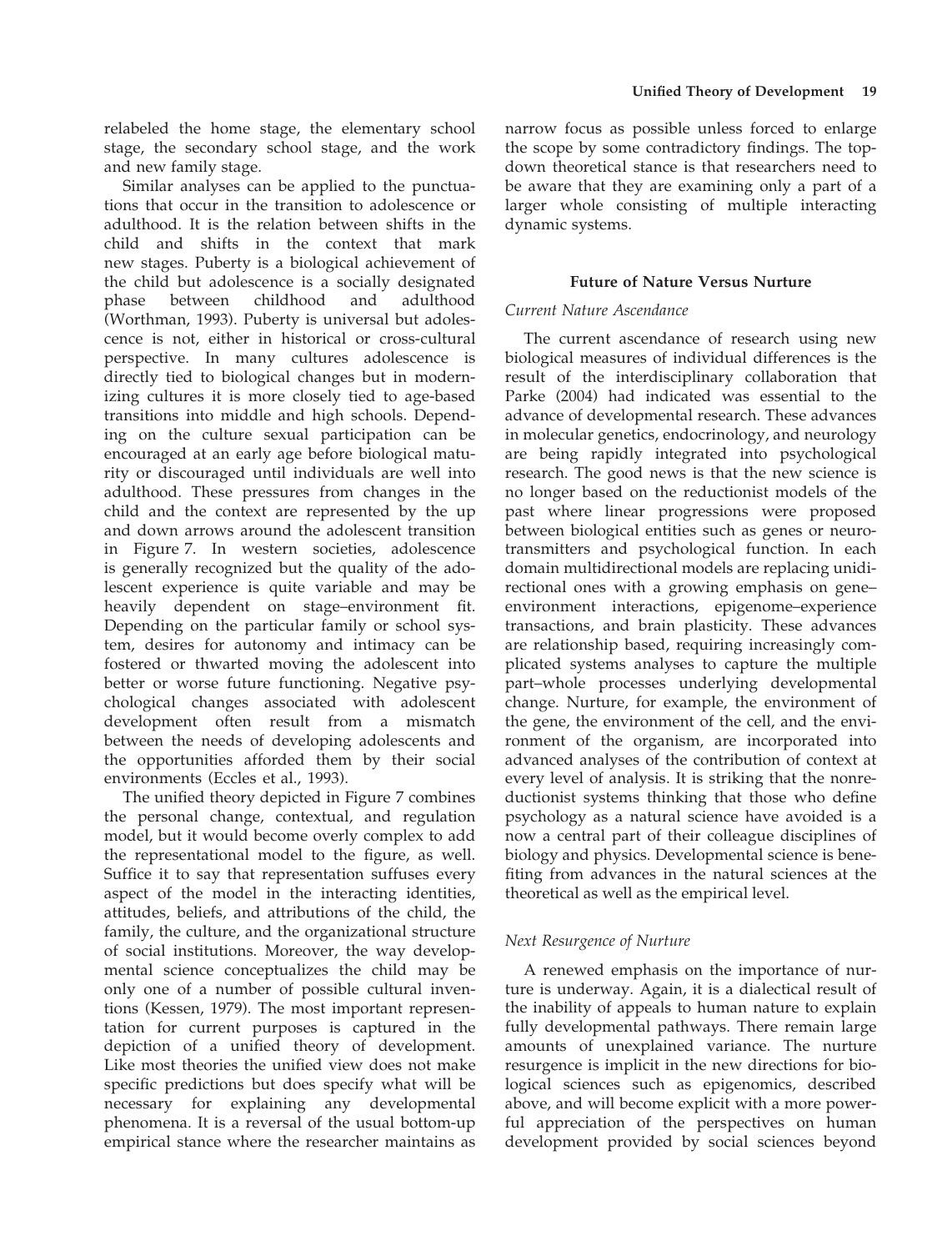psychology. The core element in each interdisciplinary effort is that successful developmental predictions from psychological measures are highly contingent on the social or biological context. Two of the major ingredients needing integration into a unified developmental science are the opportunity structure construct from sociology and economics and the meaning making construct from anthropology.

The important perspective that sociology adds to developmental science is that individuals are embedded in networks of relationships that constrain or encourage different aspects of individual behavior. Social institutions like families, schools, and the workplace are composed of roles that children come to understand and fill. In this view individual differences, the core of psychological concern, are limited by role demands in predicting developmental outcomes. Economists are interested in what keeps economies going and individual behavior is viewed through the lens of financial choices. The part of economics most relevant to behavioral development is the availability of an opportunity structure. Once again the predictive power of individual differences is constrained by the availability of such resources as educational systems, job choices, and social mobility that determines whether individuals have the option to use their prior competencies or not. Anthropology is indeed interested in cultural differences in behavior, but equally important for understanding development are differences in meaning systems, that is, how different cultures think about their practices. The same behavior can have quite different meanings and quite different behaviors can have the same meaning in different cultures. Again the predictive power of individual differences is constrained by how different cultures value and proscribe different behaviors.

# Development of the Developmentalist

I began this article proposing that the study of the development of our field would illuminate our study of the development of individuals. Up until the 1960s child psychologist was the predominant label for researchers with children and the main focus was on identifying measures of stable intelligence and personality traits that would be predictive of adult performance. In the 1960s and 1970s we became developmental psychologists as organizational principles and emergents dominated the rhetoric around the cognitive revolution and attachment theory. During the 1980s and 1990s we

reframed ourselves as developmental scientists when we gained a fuller appreciation of the contribution of biology and the social ecology to psychological growth. In the new millennium we again are changing our self description to developmental systems theorists as multilevel biopsychosocial dynamic systems are becoming the framework for understanding human change over time and statisticians are providing tools that are closer approximations to the complexity of our data.

With regard to what we have learned about nature and nurture, the future challenge is not to find new arguments for one or the other but to create a developmental model where advances in the study of both individual and context are expected and hoped for. I have proposed such a biopsychosocial unified theory of development that I hope will be useful for future research in human development. Over time the body changes, the brain changes, the mind changes, and the environment changes along courses that may be somewhat independent of each other and somewhat a consequence of experience with each other. It should be a very exciting enterprise to fill in the details of how biological, psychological, and social experiences foster and transform each other to explain both adaptive and maladaptive functioning across the life course.

Coming full circle to the dialectical principles of the yin–yang model, there are continuities as scientists concerned with greater differentiations within our biological and social experience continue to push our understanding of both nature and nurture. But there are increasing discontinuities with the rhetoric of the past as many more developmentalists realize that neither nature nor nurture will provide ultimate truths and neither can be an end in itself. Instead, each can explain the influences of the other because in the end neither can exist without the other. They mutually constitute each other through their unity and interpenetration of opposites. The schematic depiction of the unified theory of development provides an integrated way of looking at things, but also for things. Although we all have a strong desire for straightforward explanations of life, development is complicated and models for explaining it need to be complicated enough to usefully inform our understanding.

Everything should be as simple as possible, but not simpler.

Albert Einstein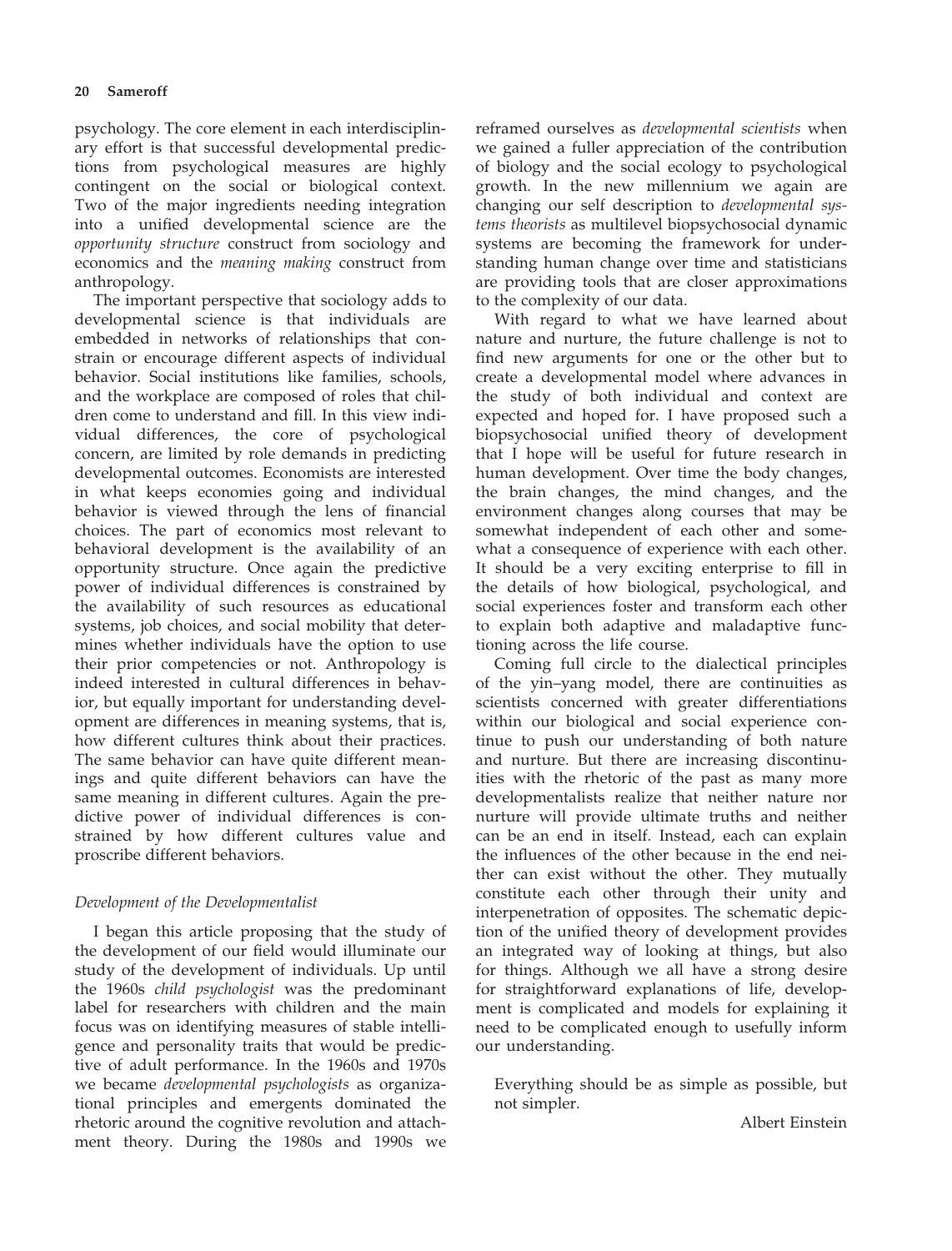#### References

- Baltes, P. B. (1979). Life-span developmental psychology: Some converging observations on history and theory. In P. B. Baltes & O. G. Brim Jr. (Eds.), Life-span development and behavior (Vol. 2, pp. 256–281). New York: Academic Press.
- Bornstein, M. H. (2009). Toward a model of culture-parent-child transactions. In A. Sameroff (Ed.), The transactional model of development: How children and contexts shape each other (pp. 139–161). Washington, DC: American Psychological Association.
- Boulding, K. (1956). General systems theory—The skeleton of science. Management Science, 2, 197–208.
- Breland, K., & Breland, M. (1961). The misbehavior of organisms. American Psychologist, 16, 681–684.
- Bronfenbrenner, U. (1977). Toward an experimental ecology of human development. American Psychologist, 32, 513–531.
- Bronfenbrenner, U., Kessel, F., Kessen, W., & White, S. (1986). Toward a critical social history of developmental psychology: A propaedeutic discussion. American Psychologist, 41, 1218–1230.
- Chandler, M. J., Lalonde, C. E., Sokol, B. W., & Hallett, D. (2003). Personal persistence, identity development, and suicide: A study of native and non-native North American adolescents. Monographs of the Society for Research in Child Development, 68(2, Serial No. 273).
- Cicchetti, D., & Rogosch, F. A. (1996). Equifinality and multifinality in developmental psychopathology. Development and Psychopathology, 8, 597–600.
- Cohen, J. (1988). Statistical power analysis for the behavioral sciences (2nd ed.). Hillsdale, NJ: Erlbaum.
- Cole, M. (2006). Culture and cognitive development in phylogenetic, historical, and ontogenetic perspective. In D. Kuhn & R. Siegler (Eds.), Handbook of child psychology: Vol. 2. Cognition, perception and language (6th ed., pp. 636–683). New York: Wiley.
- Defries, G. E., & McLearn, J. C. (1973). Introduction to behavioral genetics. San Francisco: W.H. Freeman.
- Eccles, J. S., Midgley, C., Wigfield, A., Buchanan, C. M., Reuman, D., Flanagan, C., et al. (1993). Development during adolescence: The impact of stage-environment fit on young adolescents' experiences ins schools and in families. American Psychologist, 48, 90–101.
- Elder, G. H., Jr. (1979). Historical change in life patterns and personality. In P. Baltes & O. Brim Jr. (Eds.), Lifespan development and behavior (pp. 117–159). New York: Academic Press.
- Elder, G. H., Jr., Johnson, M. K., & Crosnoe, R. (2003). The emergence and development of life course theory. In J. T. Mortimer & M. J. Shanahan (Eds.), Handbook of the life course (pp. 3–19). New York: Kluwer Academic/Plenum.
- Eldredge, N., & Gould, S. J. (1972). Punctuated equilibria: an alternative to phyletic gradualism. In T. J. M. Schopf (Ed.), Models in paleobiology (pp. 82–115). San Francisco: Freeman Cooper.
- Ericsson, K. A., & Charness, N. (1994). Expert performance: Its structure and acquisition. American Psychologist, 49(8), 725–747.
- Erikson, E. H. (1959). Identity and the life cycle. Psychological Issues, 1, 1–171.
- Fiese, B. H., & Winter, M. A. (2009). The dynamics of family chaos and its relation to children's socio-emotional well being. In G. W. Evans & T. D. Wachs (Eds.), Chaos and its influence on children's development: An ecological perspective (pp. 55–76). Washington, DC: American Psychological Association.
- Furstenberg, F. F., Jr., Cook, T. D., Eccles, J., Elder, G. H., Jr., & Sameroff, A. (1999). Managing to make it: Urban families and adolescent success. Chicago: University of Chicago Press.
- Galton, F. (1876). The history of twins, as a criterion for the relative powers of nature and nurture. Journal of the Royal Anthropological Institute, 5, 391–406.
- Gelman, S. A. (2009). Learning from others: Children's construction of concepts. Annual Review of Psychology, 60, 115–140.
- Gladwell, M. (2008). Outliers: The story of success. New York: Little, Brown.
- Gottlieb, G. (1992). Individual development and evolution: The genesis of novel behavior. New York: Oxford University Press.
- Gutman, L. M., Sameroff, A. J., & Cole, R. (2003). Academic growth curve trajectories from first to twelfth grades: Effects of multiple social risk and preschool child factors. Developmental Psychology, 39, 777–790.
- Hinde, R. A. (1997). Relationships: A dialectical perspective. Hove, UK: Psychology Press.
- Huston, A. C. (2008). From research to policy and back. Child Development, 79, 1–12.
- Kessen, W. (1962). ''Stage'' and ''structure'' in the study of children. In W. Kessen & C. Kuhlman (Eds.), Thought in the young child: Report of a conference with particular attention to the work of Jean Piaget. Monographs of the Society for Research in Child Development, 27(2, Serial No. 83).
- Kessen, W. (1979). The American child and other cultural inventions. American Psychologist, 34, 815–820.
- Lorenz, K. (1950). Innate behaviour patterns. In Symposia of the society for experimental biology no. 4: Physiological mechanisms in animal behaviour. New York: Academic Press.
- Main, M., & Goldwyn, R. (1984). Predicting rejection of their infant from mother's representation of her own experience: Implications for the abused and abusing intergenerational cycle. Child Abuse and Neglect, 8, 203–217.
- Maxwell, L. E. (2009). Chaos outside the home: The school environment. In G. W. Evans & T. D. Wachs (Eds.), Chaos and its influence on children's development: An ecological perspective (pp. 117–136). Washington, DC: American Psychological Association.
- McKenzie, M. J., & McDonough, S. C. (2009). Transactions between perception and reality: Maternal beliefs